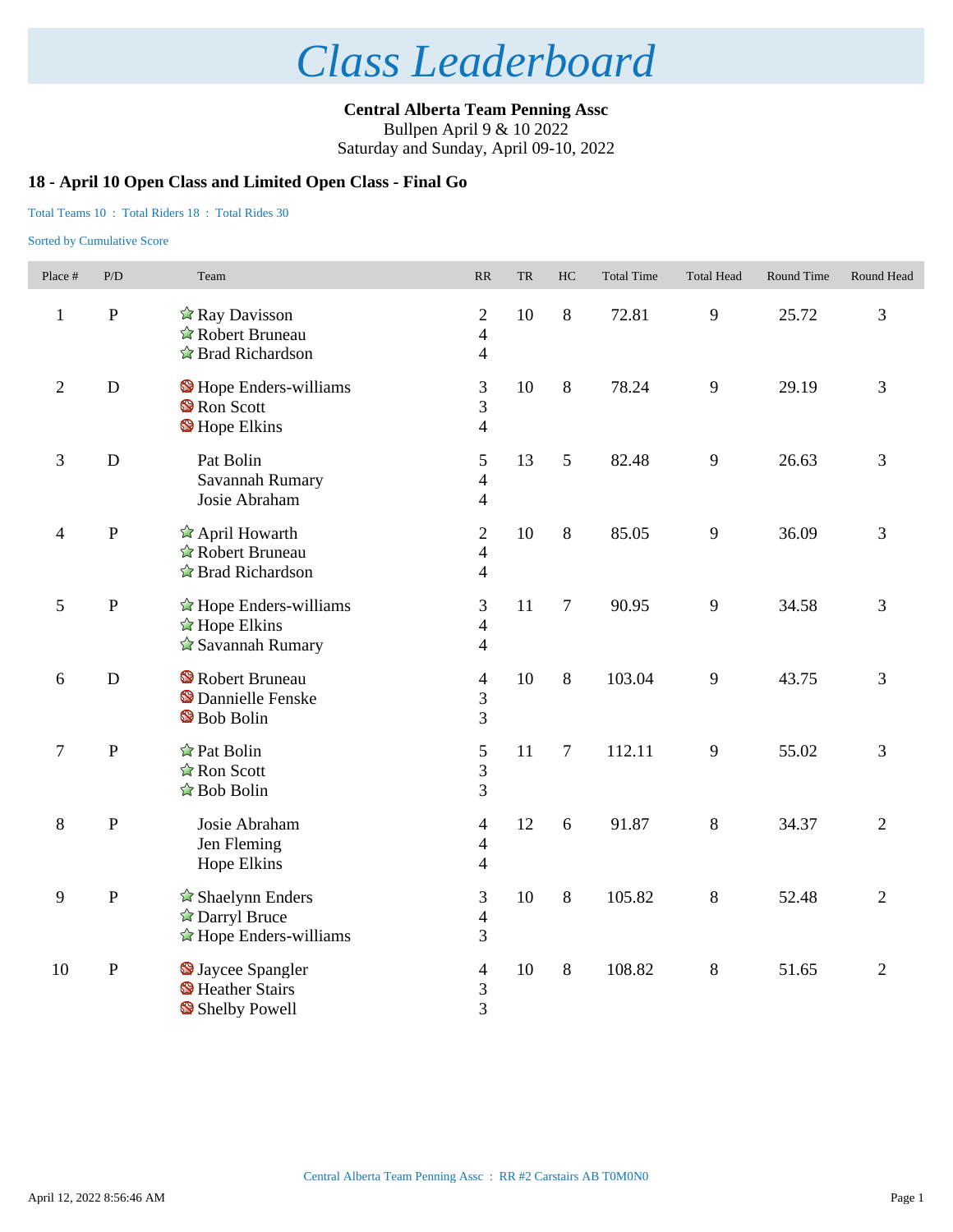**Central Alberta Team Penning Assc** Bullpen April 9 & 10 2022

Saturday and Sunday, April 09-10, 2022

### **10 - April 10 10 Class With 8 Incentive - Final Go**

#### Total Teams 10 : Total Riders 26 : Total Rides 30

| Place #        | P/D          | Team                                                                              | $\ensuremath{\mathsf{RR}}\xspace$                            | ${\rm TR}$ | <b>Total Time</b> | <b>Total Head</b> | Round Time | Round Head     |
|----------------|--------------|-----------------------------------------------------------------------------------|--------------------------------------------------------------|------------|-------------------|-------------------|------------|----------------|
| $\mathbf{1}$   | $\, {\bf P}$ | Dee Mcmullan<br>Daren Schwieger<br><b>Hope Elkins</b>                             | 3<br>3<br>$\overline{4}$                                     | 10         | 88.55             | 9                 | 22.12      | $\overline{3}$ |
| $\overline{2}$ | ${\bf P}$    | Meghan Bundus<br>Dannielle Fenske<br><b>Brad Richardson</b>                       | $\overline{c}$<br>3<br>$\overline{4}$                        | 9          | 96.47             | 9                 | 36.53      | $\overline{3}$ |
| $\mathfrak{Z}$ | ${\bf P}$    | Shelby Powell<br>Amanda Goodwin<br>Luke Simpson                                   | 3<br>$\overline{\mathbf{4}}$<br>$\overline{2}$               | 9          | 98.04             | 9                 | 33.43      | $\mathfrak{Z}$ |
| $\overline{4}$ | ${\bf P}$    | <b>Bob Bolin</b><br>Wendy Wenaas<br>April Howarth                                 | 3<br>$\overline{\mathbf{4}}$<br>$\overline{2}$               | 9          | 102.85            | 9                 | 27.48      | 3              |
| 5              | ${\bf P}$    | <b>Beau Riedel</b><br>Ray Davisson<br>Cody Walker                                 | $\overline{4}$<br>$\overline{c}$<br>$\overline{4}$           | 10         | 105.21            | 9                 | 29.70      | $\overline{3}$ |
| 6              | ${\bf P}$    | Arlene Bruneau<br>Robert Bruneau<br>April Howarth                                 | 3<br>$\overline{\mathbf{4}}$<br>$\overline{2}$               | 9          | 110.87            | 9                 | 42.46      | 3              |
| $\tau$         | ${\bf P}$    | <b>Harold Bayes</b><br>Chris Powell<br><b>Heather Stairs</b>                      | $\overline{4}$<br>$\overline{c}$<br>3                        | 9          | 111.39            | 9                 | 39.06      | $\overline{3}$ |
| $8\,$          | ${\bf P}$    | Robert Bruneau<br>$\hat{\mathbb{Z}}$ April Howarth<br>$\triangle$ Reese Treliving | $\overline{\mathcal{L}}$<br>$\overline{c}$<br>$\overline{2}$ | $\,8\,$    | 123.27            | 9                 | 59.13      | $\overline{3}$ |
| 9              | $\mathbf{P}$ | ☆ Wendy Wenaas<br>☆ Carey Simpson<br>$\triangle$ Sharon Schwieger                 | $\overline{\mathcal{A}}$<br>$\overline{c}$<br>$\overline{2}$ | $\,8\,$    | 125.10            | 9                 | 55.51      | 3              |
| 10             | ${\bf P}$    | ☆ Darlene Rae<br>☆ Dana Cleghorn<br>$\hat{z}$ Rob Fritz                           | $\mathbf{1}$<br>$\overline{c}$<br>$\overline{3}$             | $6\,$      | 117.09            | $\,8\,$           | 46.77      | $\overline{2}$ |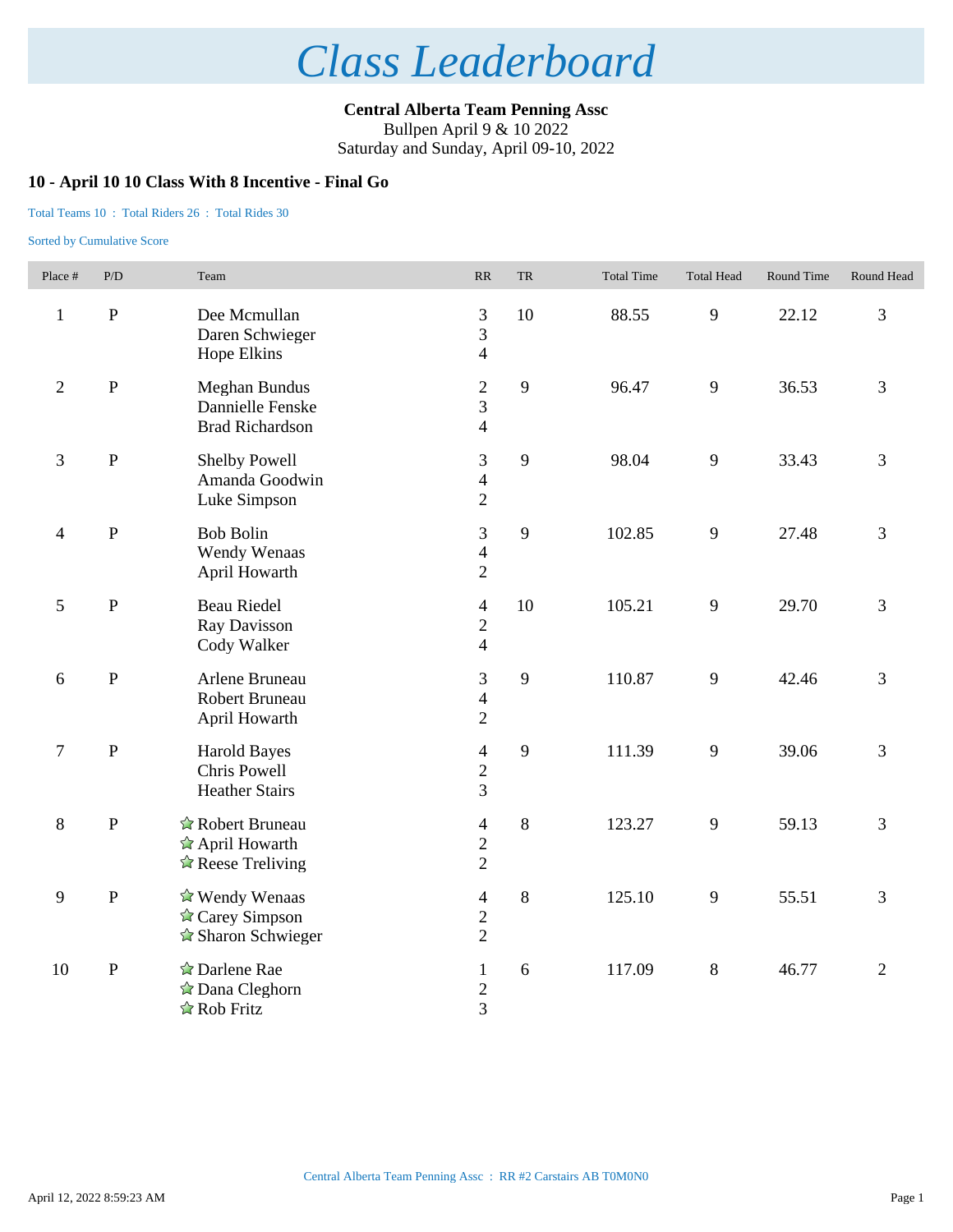**Central Alberta Team Penning Assc** Bullpen April 9 & 10 2022

Saturday and Sunday, April 09-10, 2022

### **7 - April 10 7 Class - Final Go**

#### Total Teams 10 : Total Riders 24 : Total Rides 30

| Place #          | P/D          | Team                                                                   | RR                                                 | <b>TR</b>        | <b>Total Time</b> | <b>Total Head</b> | Round Time | Round Head       |
|------------------|--------------|------------------------------------------------------------------------|----------------------------------------------------|------------------|-------------------|-------------------|------------|------------------|
| $\mathbf{1}$     | $\, {\bf P}$ | Lauren Oblak<br>Ellwood Sawby<br>Daren Schwieger                       | $\sqrt{2}$<br>$\overline{2}$<br>$\overline{3}$     | $\overline{7}$   | 88.90             | 9                 | 34.23      | 3                |
| $\overline{2}$   | $\, {\bf P}$ | Dannielle Fenske<br>April Howarth<br>Reese Treliving                   | 3<br>$\overline{2}$<br>$\overline{2}$              | $\overline{7}$   | 100.25            | 9                 | 30.24      | $\overline{3}$   |
| 3                | ${\bf P}$    | <b>Harold Bayes</b><br>Jacob Yasinski<br><b>Bob Dennis</b>             | $\overline{4}$<br>$\sqrt{2}$<br>$\mathbf{1}$       | $\overline{7}$   | 105.90            | 9                 | 36.62      | $\mathfrak{Z}$   |
| $\overline{4}$   | $\, {\bf P}$ | Chris Powell<br>Dee Mcmullan<br>Doris Broderick                        | $\mathbf{2}$<br>$\mathbf{1}$<br>$\overline{2}$     | 5                | 107.38            | 9                 | 47.64      | 3                |
| 5                | ${\bf P}$    | Darlene Rae<br>Rob Fritz<br>Gord Marsh                                 | $\mathbf{1}$<br>$\overline{c}$<br>$\overline{3}$   | 6                | 111.21            | 9                 | 43.50      | 3                |
| 6                | $\mathbf{P}$ | Tom Williams<br>Hope Enders-williams<br><b>Serenity Enders</b>         | $\mathbf{1}$<br>$\mathfrak{Z}$<br>$\overline{2}$   | 6                | 119.80            | 9                 | 56.06      | 3                |
| $\boldsymbol{7}$ | $\mathbf{P}$ | Mila Powell<br>Doris Broderick<br>Chris Powell                         | $\mathbf{1}$<br>$\overline{2}$<br>$\overline{2}$   | 5                | 125.74            | 9                 | 42.67      | $\overline{3}$   |
| 8                | ${\bf P}$    | Dannielle Fenske<br>Sandra Frampton<br>Kayley Kearney                  | $\mathfrak{Z}$<br>$\overline{2}$<br>$\overline{2}$ | $\tau$           | 136.51            | 9                 | 57.82      | $\overline{3}$   |
| 9                | $\, {\bf P}$ | Joyce Enders<br>Karissa Enders<br><b>Lucas Garrett</b>                 | $\mathbf 2$<br>3<br>$\overline{2}$                 | $\boldsymbol{7}$ | 139.54            | 9                 | 57.61      | 3                |
| 10               | $\, {\bf P}$ | Hope Enders-williams<br><b>Lucas Garrett</b><br><b>Serenity Enders</b> | $\mathfrak{Z}$<br>$\overline{2}$<br>$\overline{2}$ | $\boldsymbol{7}$ | 134.78            | 6                 | 60.00      | $\boldsymbol{0}$ |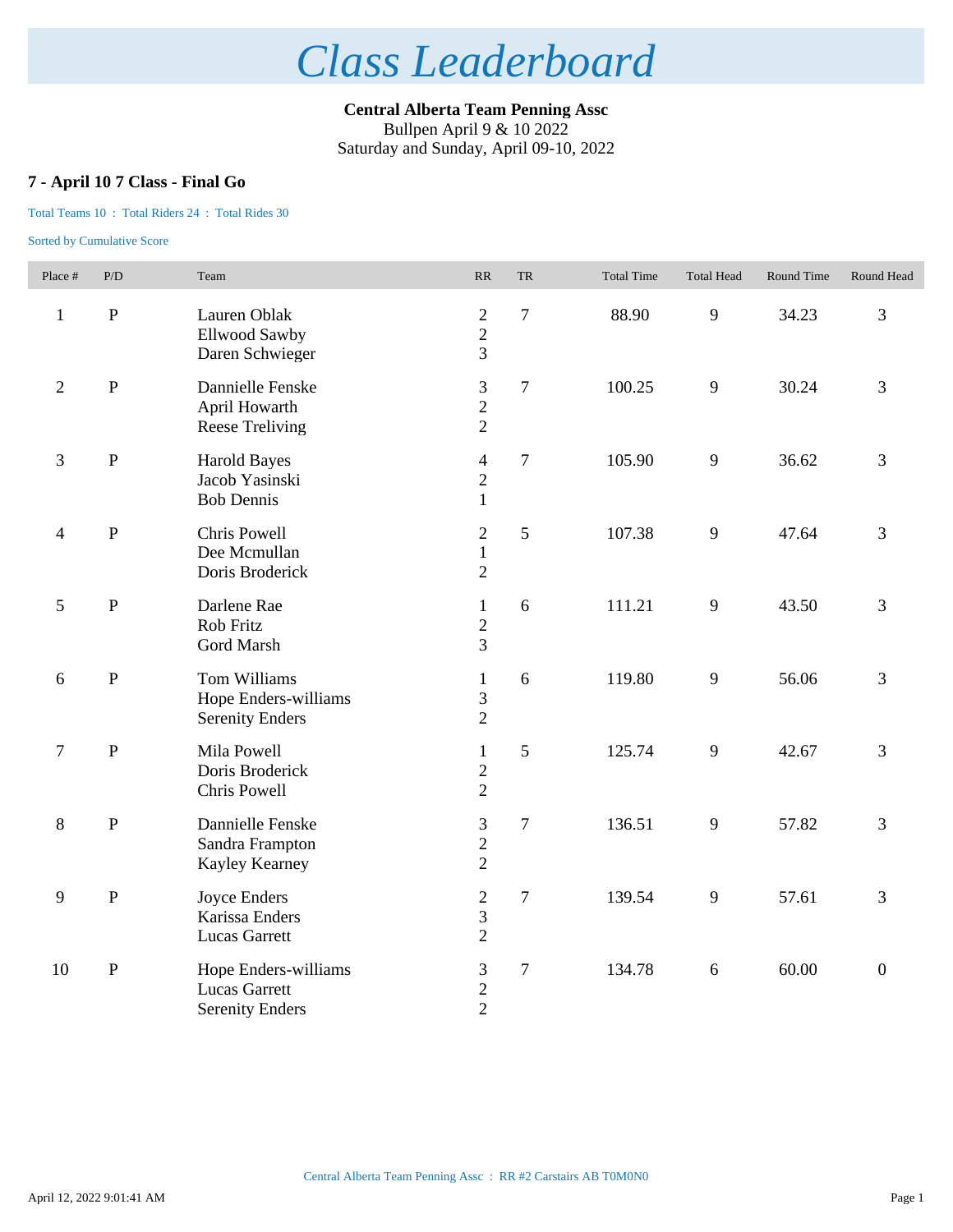**Central Alberta Team Penning Assc** Bullpen April 9 & 10 2022

Saturday and Sunday, April 09-10, 2022

### **5 - April 10 5 Class - Final Go**

#### Total Teams 10 : Total Riders 24 : Total Rides 30

| Place #                  | P/D            | Team                                                               | RR                                               | <b>TR</b> | <b>Total Time</b> | <b>Total Head</b> | Round Time | Round Head       |
|--------------------------|----------------|--------------------------------------------------------------------|--------------------------------------------------|-----------|-------------------|-------------------|------------|------------------|
| $\mathbf{1}$             | $\, {\bf P}$   | <b>Randy Bruce</b><br>Joyce Enders<br><b>Serenity Enders</b>       | $\mathbf{1}$<br>$\sqrt{2}$<br>$\overline{2}$     | 5         | 121.43            | 9                 | 44.57      | 3                |
| $\mathfrak{2}$           | $\mathbf{P}$   | Shawn Schultz<br><b>Shanon Hines</b><br><b>Bob Dennis</b>          | $\sqrt{2}$<br>$\overline{2}$<br>$\mathbf{1}$     | 5         | 131.96            | 9                 | 50.17      | 3                |
| 3                        | $\overline{P}$ | Anne Davisson<br>Ray Davisson<br>Dana Cleghorn                     | $\mathbf{1}$<br>$\overline{c}$<br>$\overline{2}$ | 5         | 140.32            | $\overline{9}$    | 33.68      | 3                |
| $\overline{\mathcal{A}}$ | ${\bf P}$      | <b>Randy Bruce</b><br><b>Shaelynn Enders</b><br>Ev Prestie         | $\mathbf{1}$<br>3<br>1                           | 5         | 143.04            | 9                 | 41.45      | 3                |
| 5                        | $\, {\bf P}$   | Tom Williams<br><b>Serenity Enders</b><br><b>Lucas Garrett</b>     | $\mathbf{1}$<br>$\overline{c}$<br>$\overline{2}$ | 5         | 76.88             | 6                 | 0.00       | $\boldsymbol{0}$ |
| 6                        | $\mathbf{P}$   | <b>Beckie Nickerson</b><br>Shawn Schultz<br>Doran Shultz           | $\sqrt{2}$<br>$\sqrt{2}$<br>$\mathbf{1}$         | 5         | 78.55             | 6                 | 0.00       | $\boldsymbol{0}$ |
| $\tau$                   | $\mathbf{P}$   | <b>Beckie Nickerson</b><br>Dale Lattery<br>Jen Zieglgansberger     | $\sqrt{2}$<br>$\overline{c}$<br>$\mathbf{1}$     | 5         | 94.66             | 6                 | 0.00       | $\boldsymbol{0}$ |
| 8                        | $\mathbf{P}$   | <b>Madison Banks</b><br>Hiedi Richardson<br><b>Reese Treliving</b> | $\mathbf{1}$<br>$\sqrt{2}$<br>$\overline{2}$     | 5         | 100.83            | 6                 | 0.00       | $\boldsymbol{0}$ |
| 9                        | ${\bf P}$      | Darlene "dar" Rumbolt<br><b>Madison Banks</b><br>Dana Cleghorn     | $\overline{2}$<br>$\mathbf{1}$<br>$\overline{2}$ | 5         | 102.90            | 6                 | 0.00       | $\overline{0}$   |
| 10                       | $\, {\bf P}$   | Karissa Enders<br>Vanessa Morriss<br><b>Madison Tessemaker</b>     | 3<br>$\mathbf{1}$<br>$\mathbf{1}$                | 5         | 103.39            | 6                 | 0.00       | $\boldsymbol{0}$ |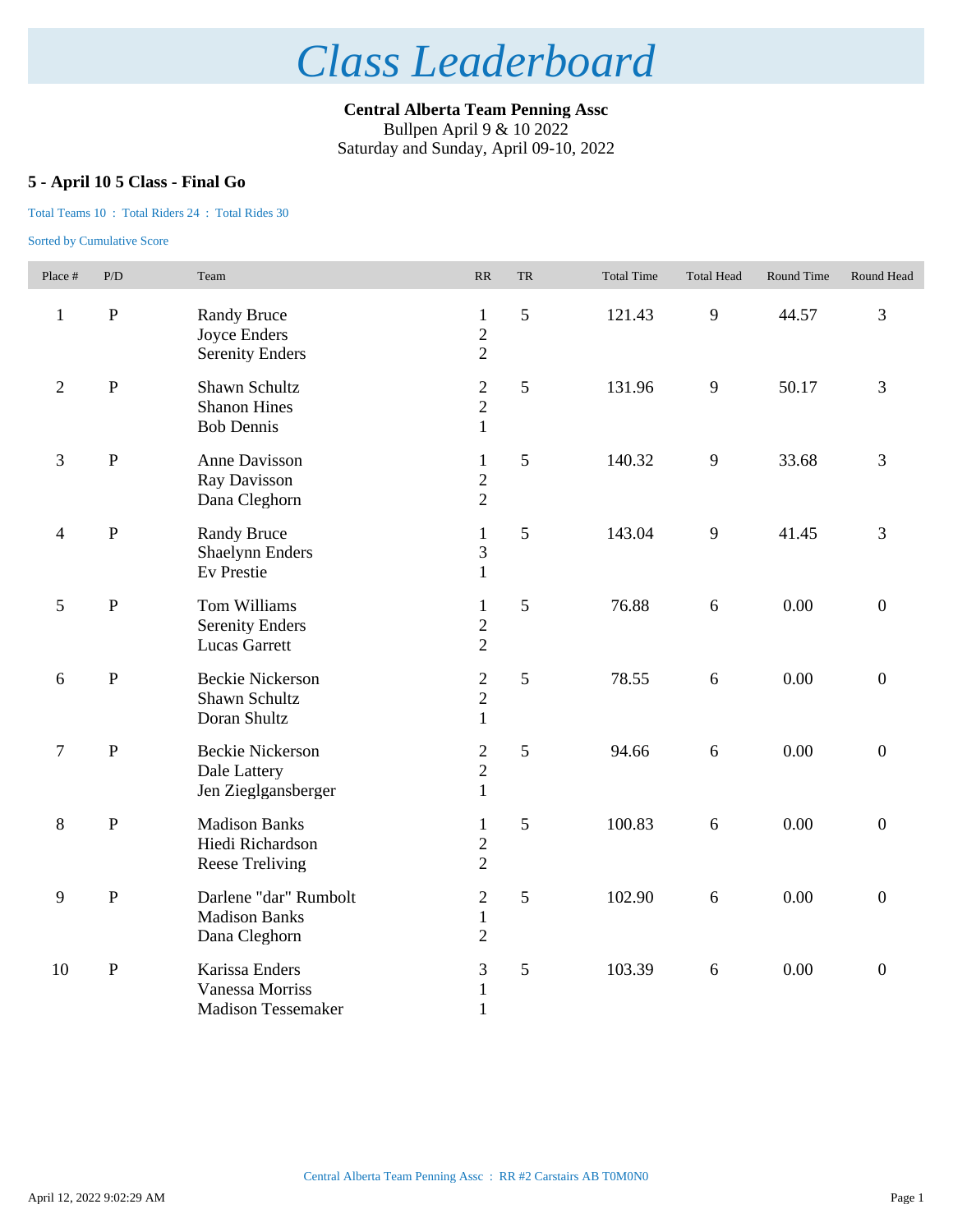**Central Alberta Team Penning Assc** Bullpen April 9 & 10 2022

Saturday and Sunday, April 09-10, 2022

### **11 - April 10 3 Plus Class - Final Go**

#### Total Teams 11 : Total Riders 20 : Total Rides 33

| Place #                  | $\rm P/D$    | Team                                                             | $\ensuremath{\mathsf{RR}}\xspace$                        | ${\rm TR}$ | <b>Total Time</b> | <b>Total Head</b> | Round Time | Round Head       |
|--------------------------|--------------|------------------------------------------------------------------|----------------------------------------------------------|------------|-------------------|-------------------|------------|------------------|
| $\mathbf{1}$             | ${\bf P}$    | <b>Madison Tessemaker</b><br>Vanessa Morriss<br>Darcy Brown      | 1<br>$\mathbf{1}$<br>$\overline{\mathcal{A}}$            | 6          | 123.17            | $6\,$             | 52.10      | 3                |
| $\overline{c}$           | ${\bf P}$    | Jen Zieglgansberger<br>Mila Powell<br>Darcy Brown                | 1<br>$\mathbf{1}$<br>$\overline{4}$                      | 6          | 136.87            | $6\,$             | 68.52      | $\mathfrak{Z}$   |
| $\mathfrak{Z}$           | $\, {\bf P}$ | <b>Randy Bruce</b><br><b>Madison Banks</b><br>Darryl Bruce       | 1<br>$\mathbf{1}$<br>$\overline{4}$                      | 6          | 109.52            | $\mathfrak{S}$    | 44.18      | 3                |
| $\overline{\mathcal{A}}$ | ${\bf P}$    | Robert Bruneau<br><b>Madison Banks</b><br>Nick Ireland           | $\overline{4}$<br>$\mathbf{1}$<br>$\mathbf{1}$           | 6          | 124.15            | 3                 | 49.15      | 3                |
| $\mathfrak{S}$           | $\, {\bf P}$ | Jen Zieglgansberger<br>Jaycee Spangler<br><b>Clayton Bruce</b>   | $\mathbf{1}$<br>$\overline{4}$<br>$\mathbf{1}$           | 6          | 132.32            | 3                 | 57.32      | 3                |
| 6                        | $\, {\bf P}$ | Vanessa Morriss<br><b>Maddy Vallance</b><br><b>Shelby Powell</b> | $\mathbf{1}$<br>$\mathbf{1}$<br>3                        | 5          | 135.87            | 3                 | 60.87      | 3                |
| $\tau$                   | ${\bf P}$    | <b>Bailee O'rourke</b><br><b>Randy Bruce</b><br>Amanda Goodwin   | $\mathbf{1}$<br>$\mathbf{1}$<br>$\overline{\mathcal{A}}$ | 6          | 143.10            | 3                 | 68.10      | 3                |
| $\,8\,$                  | ${\bf P}$    | <b>Bailee O'rourke</b><br>Annika Surridge<br>Robert Bruneau      | 1<br>$\mathbf{1}$<br>$\overline{\mathcal{A}}$            | 6          | 132.96            | $\mathfrak{2}$    | 57.96      | $\overline{2}$   |
| 9                        | $\, {\bf P}$ | <b>Clayton Bruce</b><br>Nick Ireland<br>Daren Schwieger          | $\mathbf{1}$<br>$\mathbf{1}$<br>3                        | 5          | 138.96            | $\mathfrak{2}$    | 65.90      | $\mathbf{1}$     |
| $10\,$                   | ${\bf P}$    | Annika Surridge<br><b>Madison Tessemaker</b><br>Hope Elkins      | $\mathbf{1}$<br>$\mathbf{1}$<br>$\overline{\mathcal{A}}$ | 6          | 142.29            | $\mathbf{1}$      | 67.29      | $\mathbf{1}$     |
| 11                       | ${\bf P}$    | Mila Powell<br><b>Harold Bayes</b><br><b>Maddy Vallance</b>      | $\mathbf{1}$<br>$\overline{4}$<br>$\mathbf{1}$           | 6          | 53.64             | $\mathbf{2}$      | $0.00\,$   | $\boldsymbol{0}$ |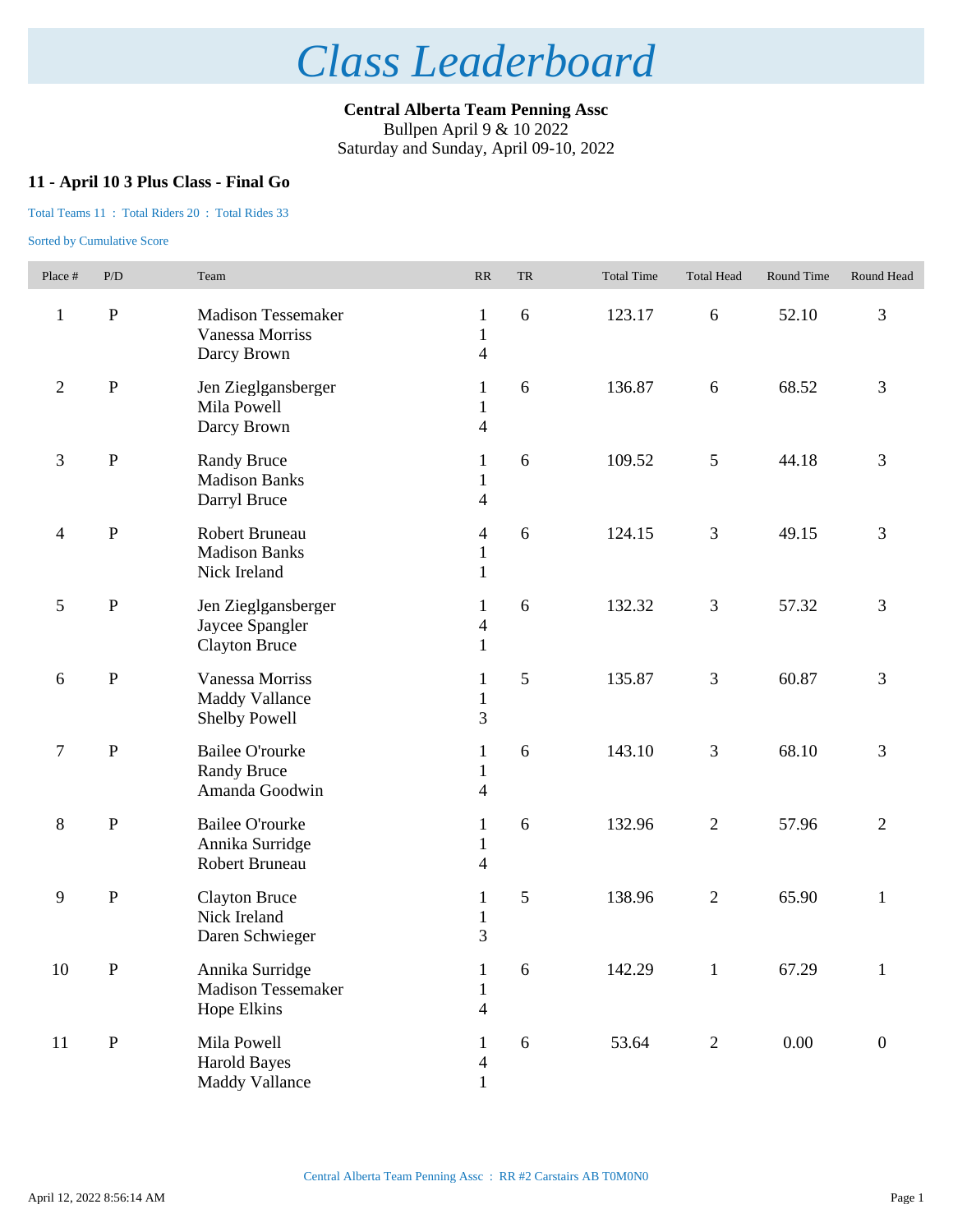**Central Alberta Team Penning Assc** Bullpen April 9 & 10 2022

Saturday and Sunday, April 09-10, 2022

### **20 - April 10 Junior Youth Class - Final Go**

#### Total Teams 4 : Total Riders 7 : Total Rides 12

| Place #        | P/D          | Team                                                             | RR             | <b>TR</b> | <b>Total Time</b> | <b>Total Head</b> | Round Time | Round Head     |
|----------------|--------------|------------------------------------------------------------------|----------------|-----------|-------------------|-------------------|------------|----------------|
| $\mathbf 1$    | $\mathbf P$  | <b>Randy Bruce</b><br><b>Bailee O'rourke</b><br>Jaycee Spangler  | 4              | 6         | 134.09            | $\overline{4}$    | 61.64      | 2              |
| $\overline{2}$ | $\mathbf{P}$ | <b>Maddy Vallance</b><br><b>Randy Bruce</b><br>Darryl Bruce      | $\overline{4}$ | 6         | 139.17            | $\overline{4}$    | 67.98      |                |
| 3              | $\, {\bf P}$ | <b>Maddy Vallance</b><br><b>Clayton Bruce</b><br>Darryl Bruce    | 4              | 6         | 138.07            |                   | 63.07      |                |
| 4              | ${\bf P}$    | <b>Clayton Bruce</b><br><b>Bailee O'rourke</b><br>Amanda Goodwin | 4              | 6         | 150.00            | $\boldsymbol{0}$  | 75.00      | $\overline{0}$ |